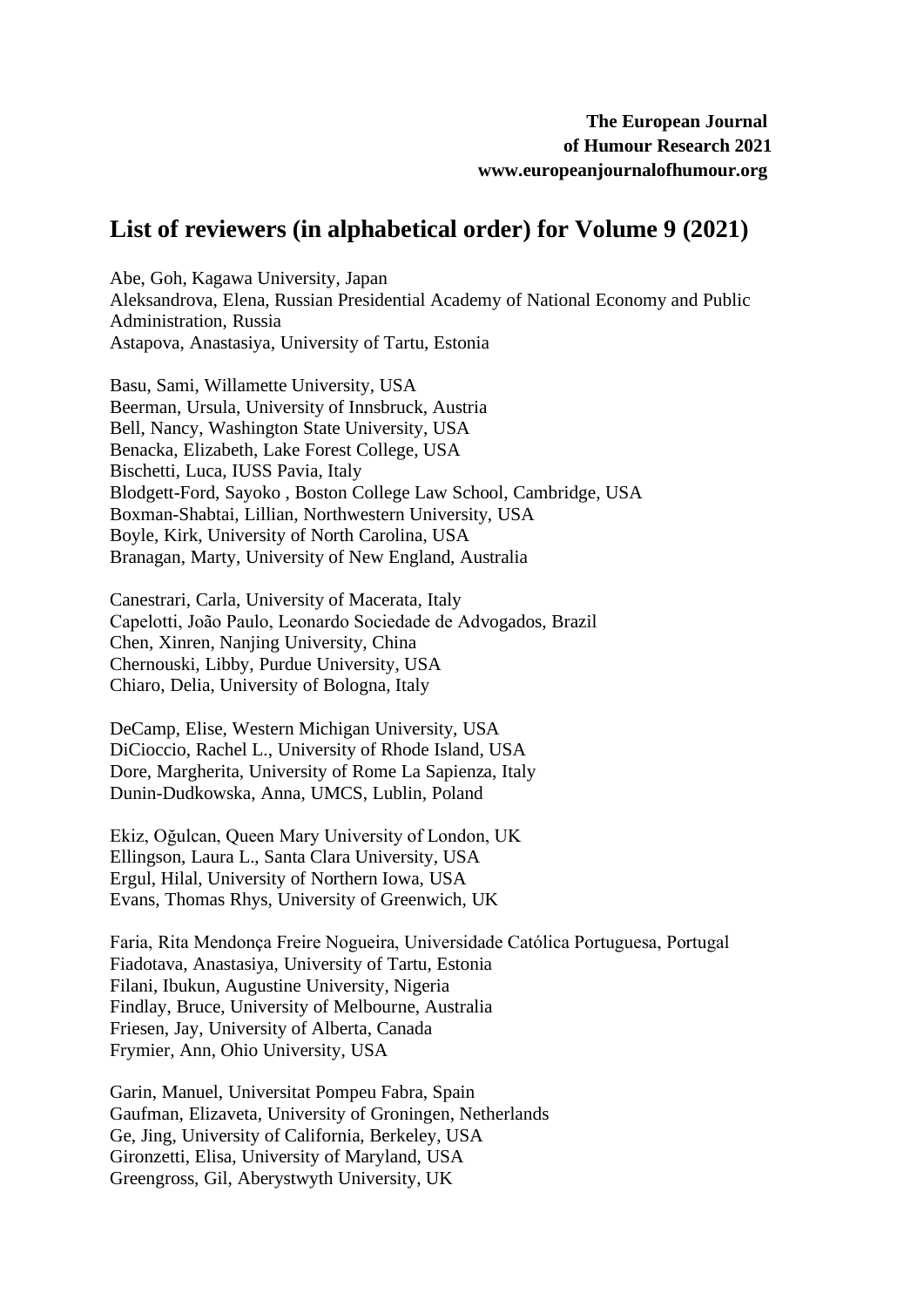Gretzel, Ulrike, University of Southern California, USA Guadamuz, Andres, University of Sussex, UK Gunzelman, Rita J. Colorado Technical University, Colorado Springs, USA

Hale Adrian, Western Sydney University, Australia Heintz, Sonja, University of Plymouth, UK Holmes, Janet, University of Wellington, New Zealand Houck, Anita, Saint Mary's College, Riverside, USA

Ivanova, Alyona, Pirogov Russian National Research Medical University, Russia

Kałowski, Piotr, University of Warsaw, Poland Karachaliou, Rania, University of Patras, Greece Karousou, Alexandra, Democritus University of Thrace, Greece Kerkkänen, Paavo, University of Eastern Finland, Finland Khanduri, Ritu G., University of Texas at Arlington, USA Kim, Hee Sun, Yonsei University, Republic of Korea Kirkpatrick, Peter, University of Sydney, Australia Kleban, Marcin, Jagiellonian University, Poland Kostopoulou, Loukia, Aristotle University of Thessaloniki, Greece Kotthoff, Helga, University of Freiburg, Germany Kowalska-Stasiak, Ewa, Jagiellonian University, Poland

Laineste, Liisi, Estonian Literary Museum, Estonia Litovkina, Anna, Selye János Egyetem, Hungary Lobanov, Nikita, University of Bologna, Italy Lockyer, Sharon, Brunel University London, UK

MacHale, Desmond, University College Cork, Ireland Magazzù, Giulia, "Gabriele d'Annunzio" University of Chieti-Pescara, Italy Martínez-Cardama, Sara, Universidad Carlos III de Madrid, Spain Marsh, Moira, Indiana University, USA Măda, Stanca, Transilvania University, Romania Mayer, Mark, Ball State University, USA Mendoza, Derling, Universidad Nacional de Educación, Ecuador Mercanti-Guérin, Maria, Université Paris 1 Panthéon-Sorbonne, France Moreno, Carmelo, Universidad del País Vasco / Euskal Herriko Unibertsitatea, Spain Mullan, Kerry, RMIT University, Australia

Nemesi, Attila L., Pázmány Péter Catholic University, Hungary Noonan, Will, Dijon University, France

Ödmark, Sara, Mid Sweden University, Sweden Olson, Douglas, University of Minnesota, USA Opoku-Agyemang, Adwoa, University of Toronto, Canada

Pabel, Anja, Central Queensland University, Australia Page, Angela, University of Newcastle, Australia Parkin, John, University of Bristol, UK Piirman, Marit, University of Tartu Pärnu College, Estonia